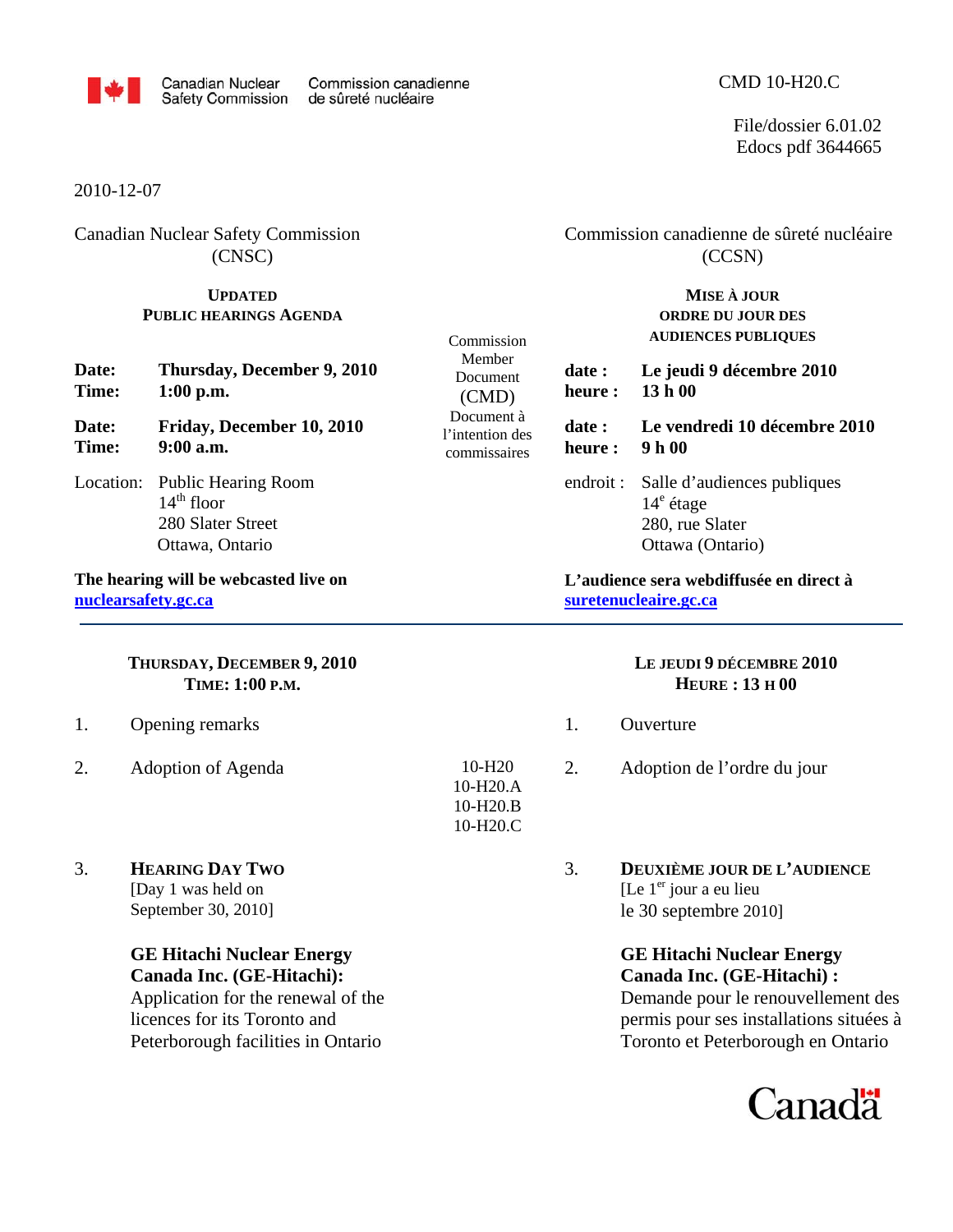| Oral presentation by<br>GE-Hitachi                                                                                                      | 10-H17.1B<br>10-H17.1C | Exposé oral par<br>GE-Hitachi                                                                                                                                       |
|-----------------------------------------------------------------------------------------------------------------------------------------|------------------------|---------------------------------------------------------------------------------------------------------------------------------------------------------------------|
| Oral presentation by<br><b>CNSC</b> staff                                                                                               | 10-H17.B               | Exposé oral par le<br>personnel de la CCSN                                                                                                                          |
| Oral presentation by<br>Tyler Vandermolen                                                                                               | 10-H17.2               | Exposé oral par<br>Tyler Vandermolen                                                                                                                                |
| Oral presentation by<br><b>Zach Ruiter</b>                                                                                              | 10-H17.3<br>10-H17.3A  | Exposé oral par<br><b>Zach Ruiter</b>                                                                                                                               |
| Oral presentation by<br>Matthew Laing Gibbard                                                                                           | 10-H17.4               | Exposé oral par<br>Matthew Laing Gibbard                                                                                                                            |
| Oral presentation by the<br>Canadian Nuclear Workers' Council<br>and the Communications, Energy $\&$<br>Paperworkers Union, Local-599-O | 10-H17.5               | Exposé oral par le<br>Conseil canadien des<br>travailleurs du nucléaire et le<br>Syndicat canadien des<br>communications, de l'énergie et du<br>papier, Local-599-O |
| Oral presentation by<br>Amanda Lickers                                                                                                  | 10-H17.6               | Exposé oral par<br>Amanda Lickers                                                                                                                                   |
| Oral presentation by the<br>Council of Canadians,<br>Peterborough-Kawarthas Chapter                                                     | 10-H17.7               | Exposé oral par le<br>Conseil des canadiens, Chapitre de<br>Peterborough-Kawarthas                                                                                  |
| Oral presentation by<br>Daniel Adaszynski                                                                                               | 10-H17.33              | Exposé oral par<br>Daniel Adaszynski                                                                                                                                |
| Written submission from<br>Leah Simms-Karp                                                                                              | 10-H17.8               | Mémoire de<br>Leah Simms-Karp                                                                                                                                       |
| Written submission from<br>Carol Winter                                                                                                 | 10-H17.9               | Mémoire de<br>Carol Winter                                                                                                                                          |
| Written submission from<br>Victoria Wood                                                                                                | 10-H17.10              | Mémoire de<br>Victoria Wood                                                                                                                                         |
| Written submission from<br>Molly MacDonald                                                                                              | 10-H17.11              | Mémoire de<br>Molly MacDonald                                                                                                                                       |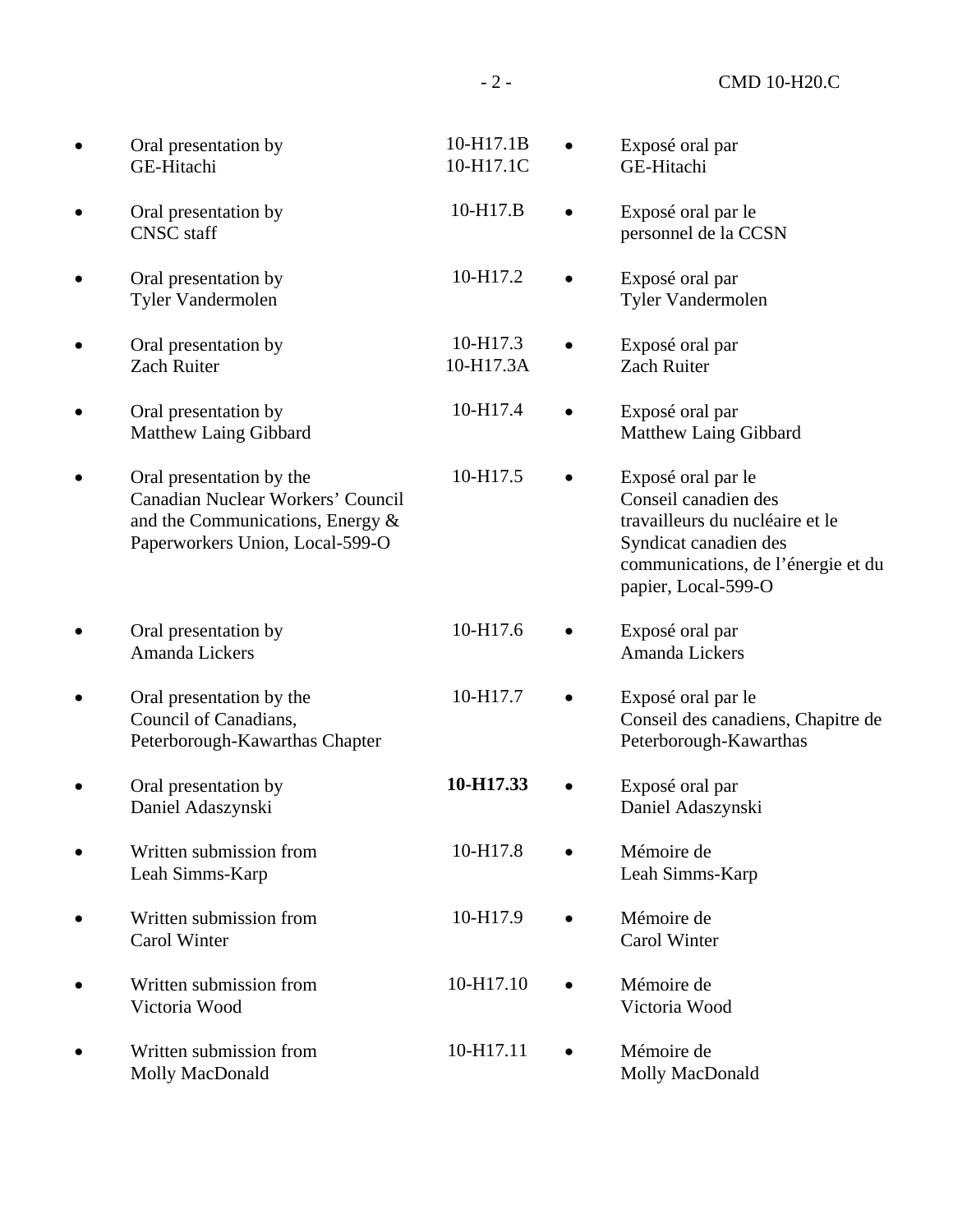| Written submission from<br><b>Aaron Alexander Campbell</b> | 10-H17.12               |           | Mémoire de<br><b>Aaron Alexander Campbell</b> |
|------------------------------------------------------------|-------------------------|-----------|-----------------------------------------------|
| Written submission from<br>Hanah McFarlane                 | 10-H17.13               |           | Mémoire de<br>Hanah McFarlane                 |
| Written submission from<br>Sheila Nabigon-Howlett          | 10-H17.14               |           | Mémoire de<br>Sheila Nabigon-Howlett          |
| Written submission from<br><b>Tegan Moss</b>               | 10-H17.15               |           | Mémoire de<br><b>Tegan Moss</b>               |
| Written submission from<br>Jo Hayward-Haines               | 10-H17.16               |           | Mémoire de<br>Jo Hayward-Haines               |
| Written submission from<br>Darlene Buckingham              | 10-H17.17               |           | Mémoire de<br>Darlene Buckingham              |
| Written submission from<br>Evan Brockest                   | 10-H17.18               | $\bullet$ | Mémoire de<br>Evan Brockest                   |
| Written submission from<br>Mike Facey                      | 10-H17.19               |           | Mémoire de<br>Mike Facey                      |
| Written submission from<br>Ian Cameron                     | 10-H17.20               |           | Mémoire de<br>Ian Cameron                     |
| Written submission from<br>Patricia Morris                 | 10-H17.21               |           | Mémoire de<br>Patricia Morris                 |
| Written submission from<br><b>Susan Dyment</b>             | 10-H17.22               |           | Mémoire de<br><b>Susan Dyment</b>             |
| Written submission from<br>Paul Longhurst                  | 10-H17.23               |           | Mémoire de<br>Paul Longhurst                  |
| Written submission from<br><b>Shane Hartman</b>            | 10-H17.24               |           | Mémoire de<br><b>Shane Hartman</b>            |
| Written submission from<br><b>Sally Goodwin</b>            | 10-H17.25<br>10-H17.25A |           | Mémoire de<br><b>Sally Goodwin</b>            |
| Written submission from<br><b>Stuart Morris</b>            | 10-H17.26               | $\bullet$ | Mémoire de<br><b>Stuart Morris</b>            |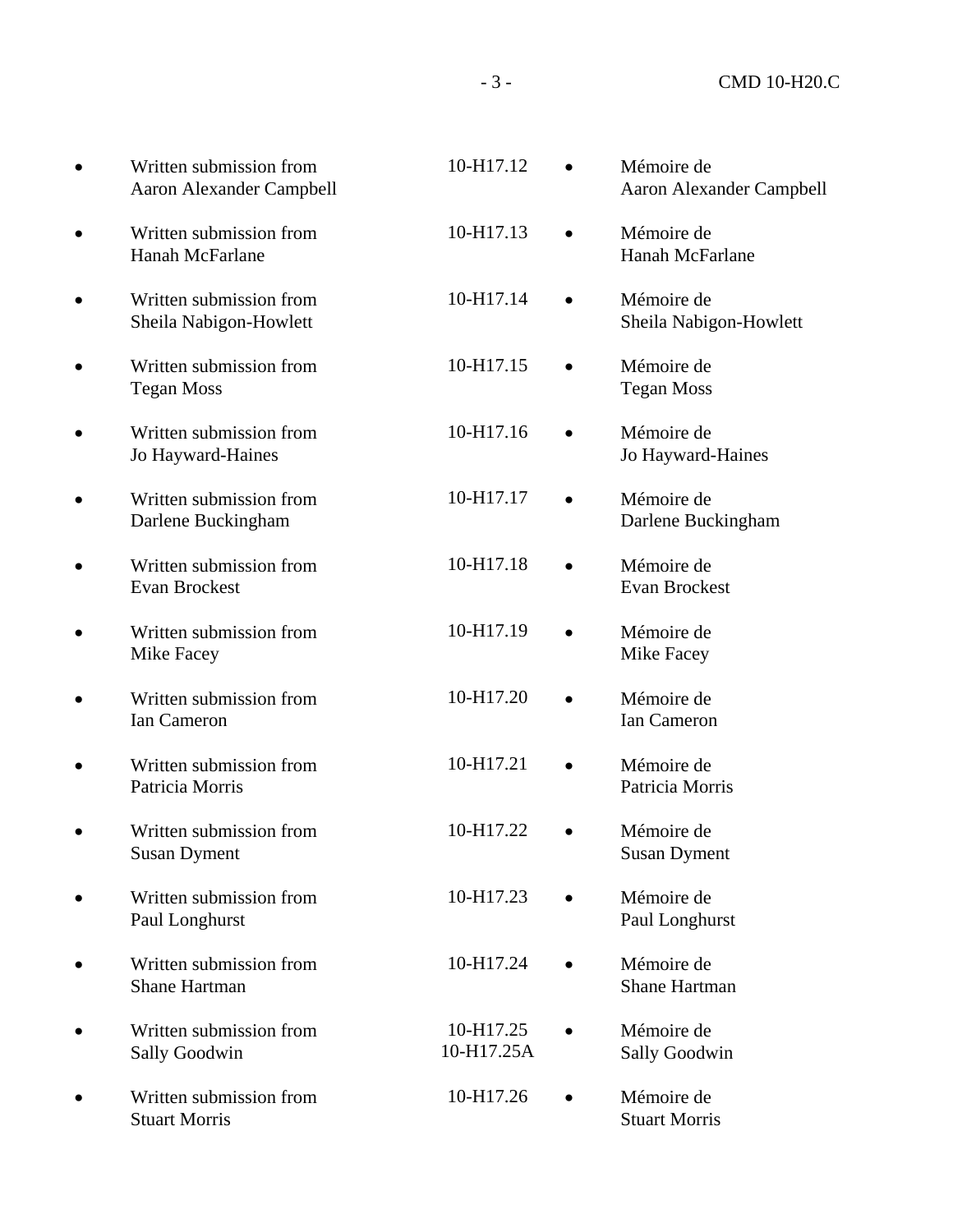|           | Written submission from<br>Liat Mandel                                                                                                                                                                                                                                                                                                                                                                                                                                                                                                        | 10-H17.27               |           | Mémoire de<br><b>Liat Mandel</b>                                                                                                                                                                                                                                                                                                                                                                                                                                                                                                             |
|-----------|-----------------------------------------------------------------------------------------------------------------------------------------------------------------------------------------------------------------------------------------------------------------------------------------------------------------------------------------------------------------------------------------------------------------------------------------------------------------------------------------------------------------------------------------------|-------------------------|-----------|----------------------------------------------------------------------------------------------------------------------------------------------------------------------------------------------------------------------------------------------------------------------------------------------------------------------------------------------------------------------------------------------------------------------------------------------------------------------------------------------------------------------------------------------|
| $\bullet$ | Written submission from<br><b>Emily Mask</b>                                                                                                                                                                                                                                                                                                                                                                                                                                                                                                  | 10-H17.28               |           | Mémoire de<br><b>Emily Mask</b>                                                                                                                                                                                                                                                                                                                                                                                                                                                                                                              |
| $\bullet$ | Written submission from<br>Megan Dochuk                                                                                                                                                                                                                                                                                                                                                                                                                                                                                                       | 10-H17.29               |           | Mémoire de<br>Megan Dochuk                                                                                                                                                                                                                                                                                                                                                                                                                                                                                                                   |
| $\bullet$ | Written submission from<br><b>Matthew Beal</b>                                                                                                                                                                                                                                                                                                                                                                                                                                                                                                | 10-H17.30               | $\bullet$ | Mémoire de<br><b>Matthew Beal</b>                                                                                                                                                                                                                                                                                                                                                                                                                                                                                                            |
| $\bullet$ | Written submission from<br><b>Jane Scott</b>                                                                                                                                                                                                                                                                                                                                                                                                                                                                                                  | 10-H17.31<br>10-H17.31A |           | Mémoire de<br><b>Jane Scott</b>                                                                                                                                                                                                                                                                                                                                                                                                                                                                                                              |
| $\bullet$ | Written submissions from:<br><b>Carla Dempsey</b><br>$\circ$<br>Matt Vidler<br>$\circ$<br>Julie Cosgrove<br>O<br>Megan Meyer<br>$\circ$<br>Cathrine VanHoof<br>$\circ$<br>Melanie Buddle<br>$\circ$<br>Anna Tennent-Riddell<br>$\circ$<br><b>Caroline Tennent</b><br>O<br>Julian Tennent-Riddell<br>$\circ$<br>Kevin Siena<br>$\circ$<br>Erica Martin<br>$\circ$<br>Andrew Griffin<br>$\circ$<br>Lara Griffin<br>$\circ$<br>Peter Harris<br>$\circ$<br>Pete Woolidge<br>O<br><b>Stephanie Melles</b><br>$\circ$<br>Christina Warne<br>$\circ$ | 10-H17.32<br>10-H17.32A | $\bullet$ | Mémoires de :<br>Carla Dempsey<br>$\circ$<br>Matt Vidler<br>$\circ$<br>Julie Cosgrove<br>$\circ$<br>Megan Meyer<br>$\circ$<br>Cathrine VanHoof<br>$\circ$<br>Melanie Buddle<br>$\circ$<br>Anna Tennent-Riddell<br>$\circ$<br><b>Caroline Tennent</b><br>$\circ$<br>Julian Tennent-Riddell<br>$\circ$<br>Kevin Siena<br>$\circ$<br>Erica Martin<br>$\circ$<br>Andrew Griffin<br>$\circ$<br>Lara Griffin<br>$\circ$<br>Peter Harris<br>$\circ$<br>Pete Woolidge<br>$\circ$<br><b>Stephanie Melles</b><br>$\circ$<br>Christina Warne<br>$\circ$ |

**Adjournment until 9:00 A.M., Friday, December 10, 2010** 

 **Ajournement des travaux. La séance reprendra à 9 h 00 le vendredi 10 décembre 2010**